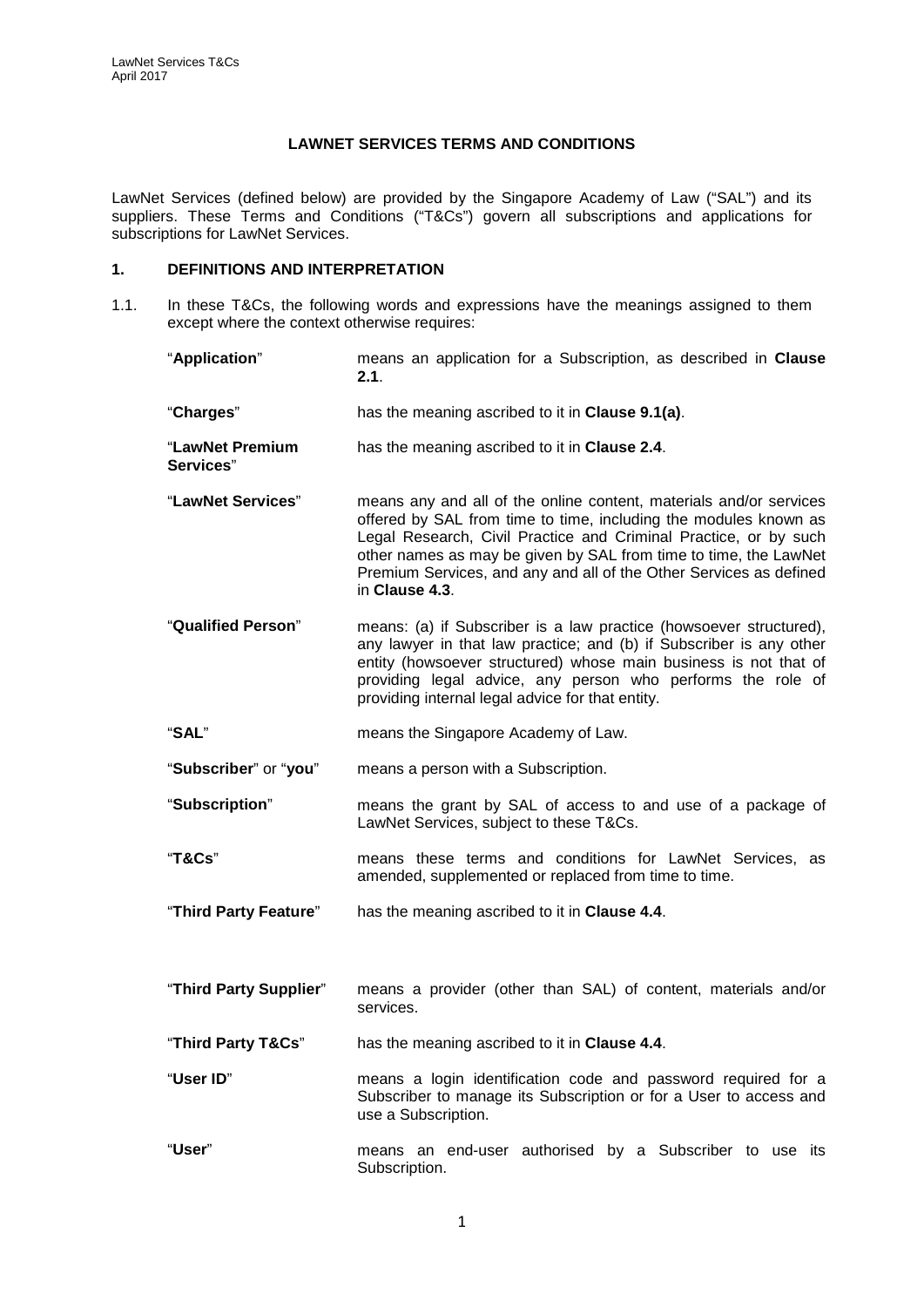| "User Content"              | has the meaning ascribed to it in <b>Clause 6.1</b> .                                                                                                                                                                                                                      |
|-----------------------------|----------------------------------------------------------------------------------------------------------------------------------------------------------------------------------------------------------------------------------------------------------------------------|
| "User Content Rights"       | has the meaning ascribed to it in Clause 6.3.                                                                                                                                                                                                                              |
| <b>"Website Conditions"</b> | means SAL's terms and conditions binding on Users, located<br>at www.lawnet.sg and www.legalworkbench.com.my or such other<br>uniform resource locators as may be provided or substituted by SAL<br>from time to time.                                                     |
| "Website"                   | means the web site or sites designated by SAL from time to time at<br>its discretion, including without limitation www.lawnet.sq or<br>www.legalworkbench.com.my or such other uniform resource<br>locators as may be provided or substituted by SAL from time to<br>time. |

1.2. In these T&Cs: words denoting a person shall include an entity and vice versa and also its personal representatives, successors and assigns; unless otherwise stated, a reference to "dollar", or "\$" is a reference to the lawful currency of the Republic of Singapore; a reference to any law includes a reference to any statute, act, regulation, rule, subordinate legislation, by-law, judgment and rule of common law or equity as revised, amended, supplemented or re-enacted from time to time; if any time limit specified in this Agreement expires on a day which is not a business day in Singapore, that time limit is deemed to expire on the next business day in Singapore; and the headings in these T&Cs are inserted for convenience of reference and do not affect the interpretation of these T&Cs.

### **2. SUBSCRIPTIONS**

- <span id="page-1-0"></span>2.1. Any person that intends to become a Subscriber must apply to SAL by (a) submitting a duly completed application in SAL's prescribed form, (b) paying all applicable charges due at the time of application, and (c) providing such other information and documents as SAL may require, including but not limited to information on every proposed User where User IDs are required in order to access and/or use the LawNet Services. SAL shall have the discretion to vary the Application process or waive any requirements listed in (a) to (c) for any person.
- 2.2. SAL shall have the discretion to reject any Application without giving any reason for doing so.
- 2.3. The Subscription shall commence on the date notified by SAL to Subscriber upon the Application being approved by SAL.
- <span id="page-1-1"></span>2.4. SAL may from time to time provide to Subscriber the option of adding "premium" or "add-on" LawNet Services ("**LawNet Premium Services**") to the Subscription subject to the payment of additional Charges. Any LawNet Premium Services which are added to the Subscription shall form part of the Subscription until the term of such LawNet Premium Services expires or is terminated in accordance with these T&Cs.

### **3. USER IDs**

- 3.1. Subject to the provisions herein, all Users will require a User ID in order to access and/or use the LawNet Services comprised in the Subscription. Where a User does not have an existing User ID, SAL shall cause such users to be issued with a User ID. Subscriber shall inform SAL of the User(s) and/or User ID(s) which are to be associated with the Subscription and promptly update such information as and when there are any changes thereto throughout the term of the Subscription.
- 3.2. No User or User ID shall be associated with more than one Subscription at a time without SAL's prior written approval.
- <span id="page-1-2"></span>3.3. SAL shall have the discretion, if requested by Subscriber, to allow Users to use the LawNet Services without User IDs. Subscriber acknowledges that such Users may not have access to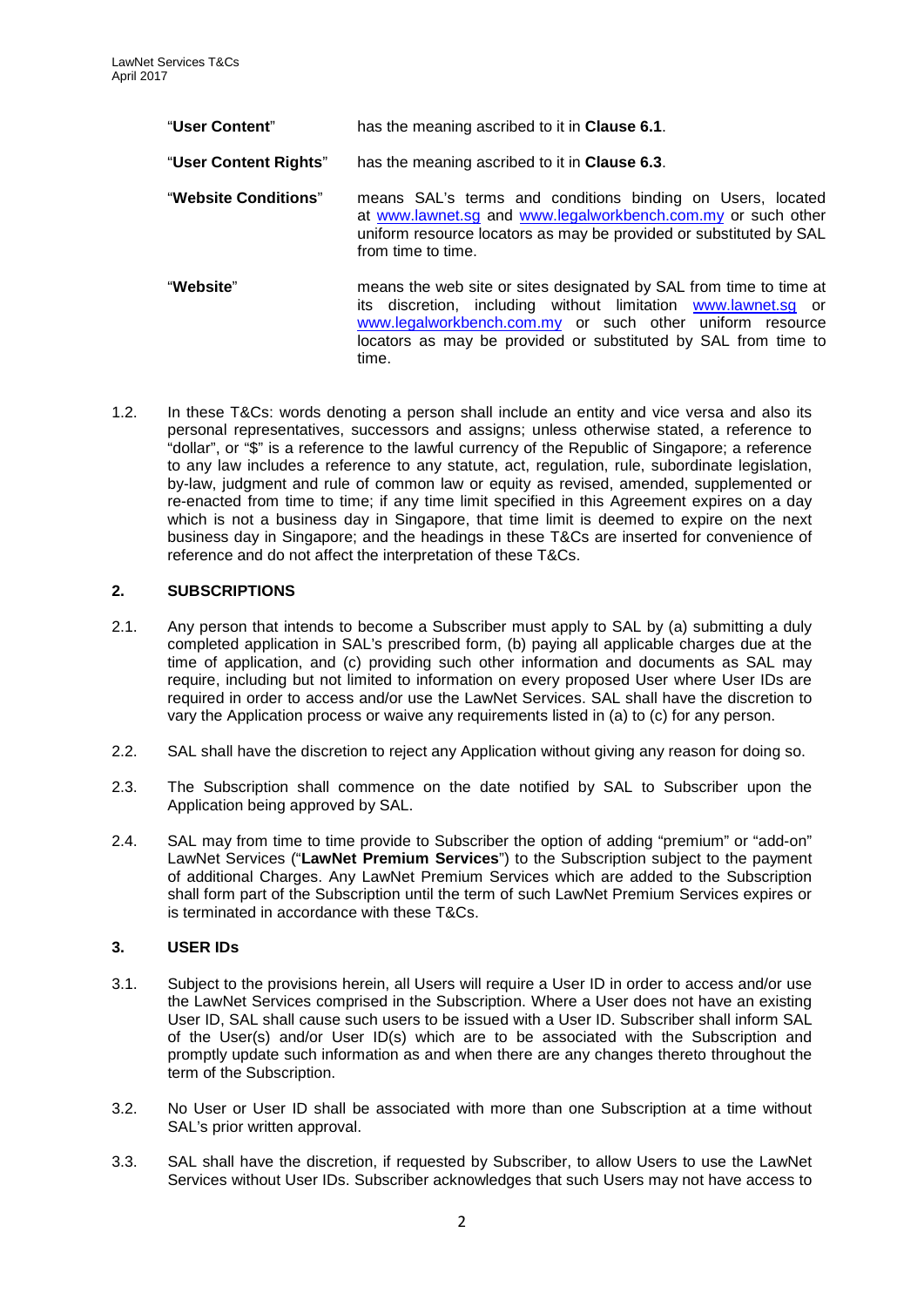the full range of LawNet Services which would otherwise be available with User IDs and different Charges may also apply.

- 3.4. SAL has the right, exercisable forthwith without prior notice, to suspend or deactivate any User ID or to restrict access to and use of the LawNet Services comprised in the Subscription or to suspend the entire Subscription if: (a) Subscriber has breached any of these T&Cs, (b) any of its Users has breached any of the Website Conditions; (c) in SAL's opinion, the User ID is inactive for a prolonged period of time; (d) in SAL's opinion, there are security reasons for doing so; or (e) there are any other grounds for doing so under these T&Cs or the Website Conditions.
- 3.5. Subscriber shall ensure the secrecy of all User IDs and shall not divulge or authorise or cause to be divulged any of them to any unauthorised third party. Subscriber shall notify SAL to change a User ID immediately upon discovery of any unauthorised use thereof or any other breach of security referable to the User ID. Subscriber shall take reasonable steps to ensure that each of its Users and staff under its control shall abide by the requirements of this Clause, which steps shall be no less protective as the steps taken by Subscriber to protect its own computing resources and confidential and/or proprietary information from unauthorised access and/or use.

### **4. LAWNET SERVICES**

- 4.1. The LawNet Services are not exclusive to any Subscriber and SAL may provide the LawNet Services (or comparable services) to any other person wherever situated, whether upon these T&Cs or otherwise.
- 4.2. SAL shall be entitled to modify, terminate or suspend any or all of the LawNet Services at any time without prior notice and without giving any reason, including by altering, reducing or extending the service hours from time to time. SAL endeavours to advise Subscribers of changes to the LawNet Services which, in SAL's opinion, may significantly alter the LawNet Services.
- <span id="page-2-0"></span>4.3. From time to time, SAL may offer to provide to Subscriber such training, technical support or professional, or other services (collectively "**Other Services**"). These Other Services shall be subject to these T&Cs and/or such additional terms and conditions as SAL shall notify to Subscriber in writing.
- <span id="page-2-1"></span>4.4. Subscriber acknowledges that the LawNet Services, including the LawNet Premium Services, may include or comprise content, materials and/or features provided by Third Party Suppliers (each a "**Third Party Feature**"). Notwithstanding these T&Cs, the availability of Third Party Features to Subscriber may be subject to terms and conditions imposed on Subscriber and/or Users by Third Party Suppliers ("**Third Party T&Cs**"), which may differ from these T&Cs. Subscriber may add LawNet Services or LawNet Premium Services to the Subscription only upon accepting the applicable Third Party T&Cs. By accessing and using Third Party Features, Subscriber is deemed to have agreed to be bound by the latest version of the Third Party T&Cs then in force. Subscriber shall be responsible for complying and shall take reasonable steps in ensuring that its Users have agreed to comply with such additional terms and conditions.
- 4.5. Subscriber shall be responsible for obtaining, installing and maintaining all equipment, software, and communication means required to connect to the World Wide Web and to use the LawNet Services, including a computer and modem, telecommunication facilities or other access devices, and other ancillary equipment.

### **5. USERS**

5.1. Subscriber is solely responsible for designating Users who are associated with the Subscription. No Subscriber shall designate as a User (a) any Qualified Person who does not work in the Subscriber's organisation or (b) any other person who is not employed by Subscriber or otherwise engaged or authorised by Subscriber to work in the Subscriber's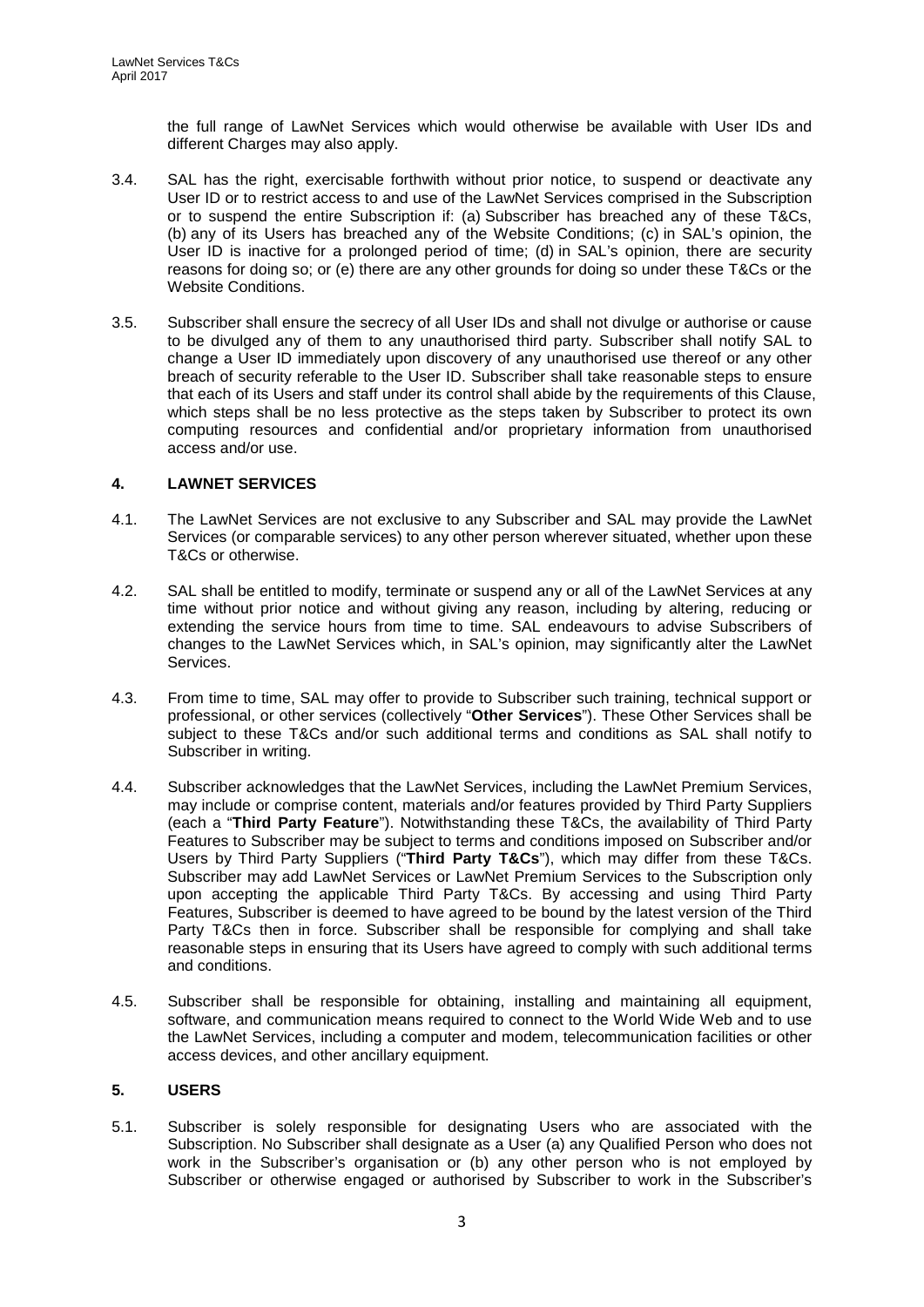organisation or, in the case of a Subscriber which is an academic institution, to study, teach or conduct research in the Subscriber's organisation. Any doubt or disagreement as to whether any person satisfies the criteria in (a) or (b) shall be resolved by SAL whose decision shall be final.

- 5.2. Subscriber shall take reasonable steps to ensure that each of its Users has agreed to abide by the Website Conditions, all relevant terms of these T&Cs regarding access and use of the LawNet Services, and all other policies, directives and instructions issued from time to time by SAL in respect of the LawNet Services.
- <span id="page-3-2"></span>5.3. SAL may require the personal data of Users or proposed Users, as the case may be, for the purposes of processing the Application, managing and administering Subscriptions and User IDs, making available Subscriptions and sending to Users by email information and updates about the LawNet Services and any other products and services, including training opportunities, which may be of interest to them. If Subscriber provides SAL with information on Users or proposed Users, Subscriber hereby consents to SAL's collection, use and disclosure of their personal data for the purposes set forth in this Clause. The consent referred to in this Clause shall survive the expiry or termination of the Subscription.

## **6. USER CONTENT**

- <span id="page-3-0"></span>6.1. From time to time, SAL may introduce features in any of the LawNet Services which would permit Users to upload and store data, information, content or other matter (the "**User Content**") for future retrieval, viewing, editing and/or sharing. Such features, if available in respect of any LawNet Services, may be different in nature and extent from the features available in respect of other LawNet Services. Such features may not be available to certain Subscribers, including, without limitation, Subscribers the Users of which, pursuant to **Clause [3.3](#page-1-2)**, use the LawNet Services without a User ID. Where such features are not available to a Subscription, the terms and conditions in this Clause 6 shall not apply to the Subscription.
- 6.2. SAL shall have the right but not the obligation to monitor and review User Content, to edit or delete User Content and to terminate or restrict access thereto, without liability or prior notice and without giving any reason for doing so.
- <span id="page-3-1"></span>6.3. As part of the LawNet Services, SAL may permit Subscriber to have access to and deal with in any manner the User Content of its Users, or any part thereof ("**User Content Rights**"). User Content Rights may include the right to modify, delete, make copies of and terminate or restrict a User's access to, the User Content. The nature, scope and duration of User Content Rights shall be determined solely by SAL. User Content Rights may be modified, terminated or suspended at any time by SAL without liability and without giving any reason for doing so. SAL shall reasonably endeavour to advise Subscriber of any changes to the User Content Rights which will, in SAL's opinion, significantly alter the User Content Rights.
- <span id="page-3-3"></span>6.4. Subscriber hereby grants to SAL or, where applicable, shall procure that its Users grant to SAL, a worldwide, non-exclusive, royalty-free, perpetual, irrevocable, transferable and sublicensable right to access, use, host, store, reproduce, modify, adapt, publish, translate, distribute, display and disclose the User Content for the purpose of providing the LawNet Services and ensuring and enforcing compliance with these T&Cs.
- 6.5. Nothing herein shall be construed as a grant by SAL to Subscriber of any rights in respect of User Content.

# <span id="page-3-4"></span>**7. SUBSCRIBER'S WARRANTIES**

- 7.1. Subscriber represents, warrants and undertakes to SAL as follows:
	- (a) Subscriber shall at all times have all the necessary rights, power and authority to apply for and use the Subscription and to perform all its obligations under these T&Cs;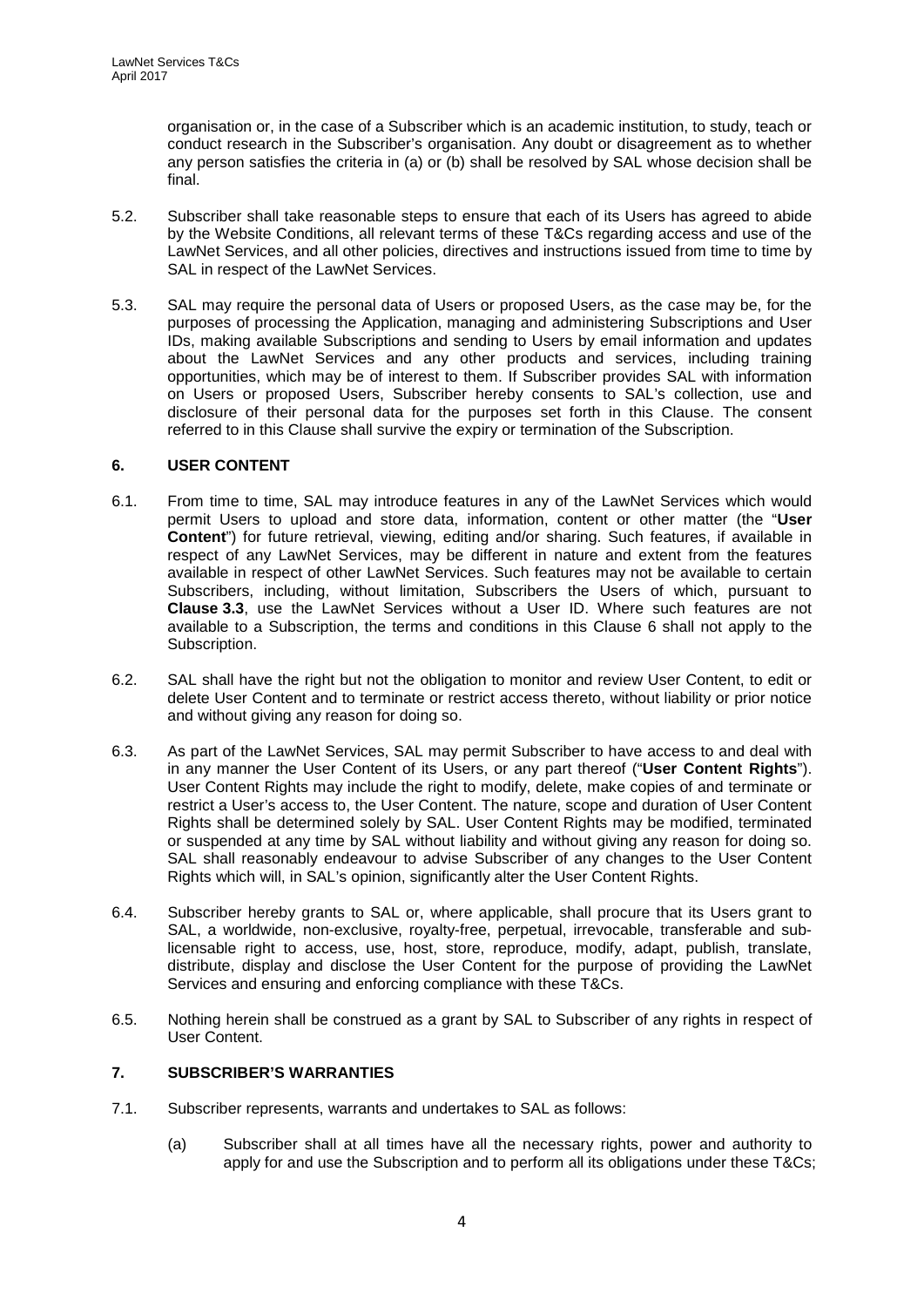- (b) Subscriber's use of the Subscription and performance of its obligations under these T&Cs shall not violate any agreement existing between Subscriber and any third party;
- (c) Subscriber's use of the Subscription and performance of its obligations under these T&Cs shall at all times be conducted in conformity with all applicable laws;
- (d) If Subscriber provides SAL with personal data of Users or proposed Users, (1) Subscriber has notified such Users or proposed Users of the purposes for which SAL requires their personal data; and (2) either Subscriber has obtained their prior consent or Subscriber is duly authorised to consent on their behalf to SAL's collection, use and disclosure of their personal data for the purposes set out in **Clause [5.3](#page-3-2)**;
- (e) Subscriber has obtained and shall at all times maintain all necessary approvals, consents, authorisations, releases, waivers, licences and permits required to use the Subscription and perform its obligations under these T&Cs, including without limitation to use the Subscription to upload, submit, transmit or otherwise deal with all data, information, content or other matter (including, without limitation, if applicable, User Content);
- (f) All data, information, content or other matter provided by Subscriber to SAL shall be true, accurate, current and complete and Subscriber shall promptly provide updates thereto as and when necessary;
- (g) When using the Website or Subscription, Subscriber shall not, and shall not permit or cause any third party to, submit, upload or transfer any files, code, documents, data, information, content or other matter which infringes or violates third party intellectual property or other rights or which are or contain viruses or other harmful code, or which shall subject or be likely to subject SAL to civil or criminal liability;
- (h) Subscriber shall not, and shall not permit or cause any third party to, use the Website or Subscription for or to carry out any activity that may be prohibited under any applicable law;
- (i) Subscriber shall not, and shall not permit or cause any third party to, attempt to defeat, disrupt, bypass or otherwise thwart the operation of access control mechanisms put in place by SAL to control and limit access to the LawNet Services;
- (j) Subscriber shall not and, shall not permit or cause any third party to, delete any copyright notices contained in content downloaded from the LawNet Services;
- (k) Upon Subscriber becoming aware that it has received any documents, data, information, content or other matter through the LawNet Services which is addressed to another Subscriber or any other third party or has been wrongly sent to Subscriber, Subscriber shall (1) notify, and (2) return the relevant documents, data, information, content or other matter to the sender and delete and destroy all copies thereof in Subscriber possession, custody or control; and
- (l) Subscriber shall render all reasonable assistance to SAL as SAL may request from time to time in respect of the Website and LawNet Services.
- 7.2. Subscriber hereby authorises SAL to deal with any data, information, content or other matter submitted by or to the Subscriber, in any manner as SAL shall deem fit for the purposes of operating, providing, improving, monitoring and reviewing the LawNet Services and User Content Rights, and for performing SAL's obligations and exercising or enforcing SAL's rights under the these T&Cs, the Website Conditions or otherwise.

### **8. INTELLECTUAL PROPERTY**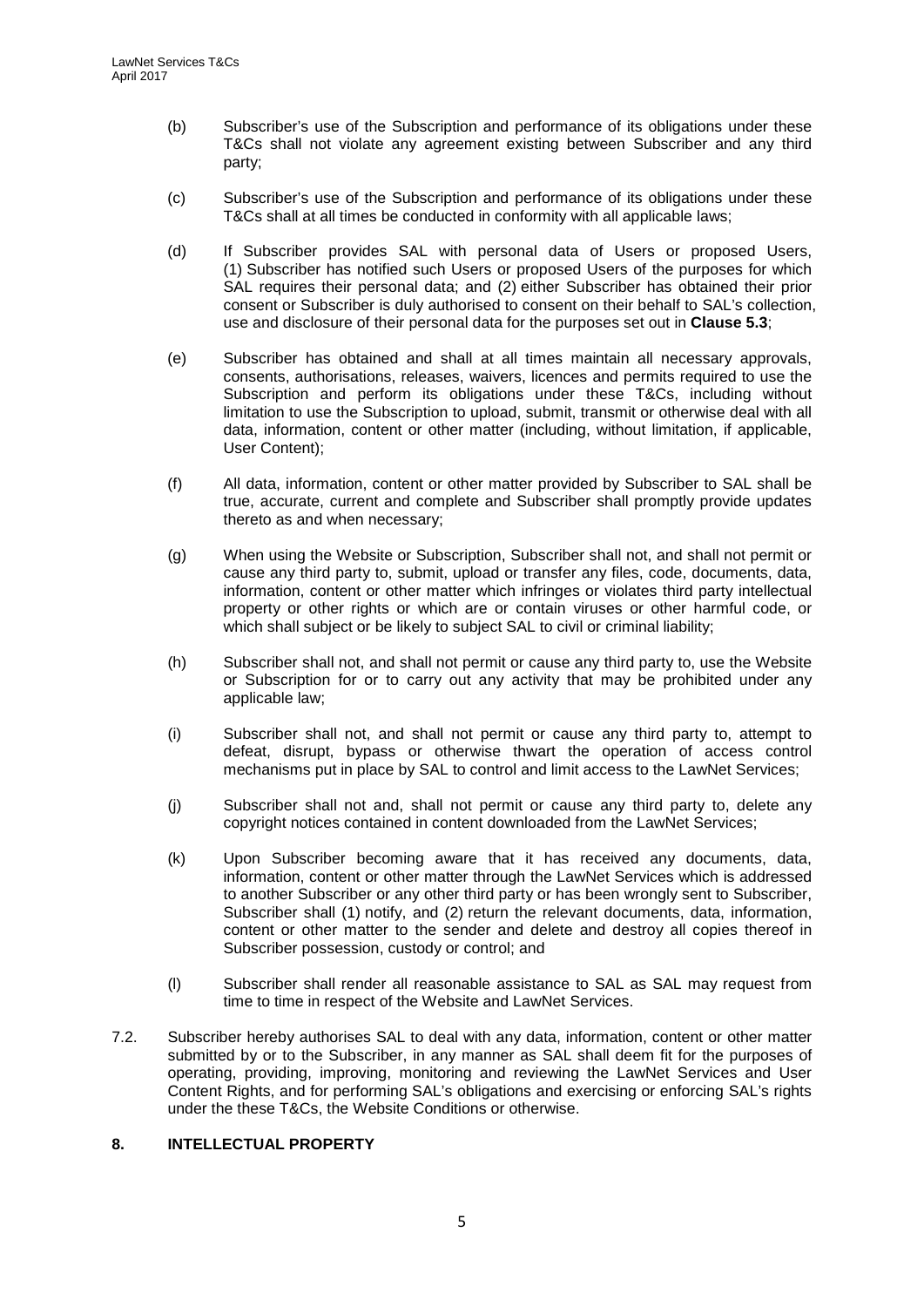- <span id="page-5-2"></span>8.1. All IP conceived, developed, comprising, embodied in, or practiced in connection with the Website and the LawNet Services, including all text, graphics, logos, icons, trade marks, service marks, domain names, video and sound recordings, data compilations, computer programs and computer code, are owned by SAL or its licensors (including Third Party Suppliers) and shall not be reproduced, modified, adapted, distributed, published, displayed, uploaded, broadcast, posted, transmitted or hyperlinked in any manner and in any form without the prior written approval of SAL or its licensors. Subscriber acknowledges and agrees that Subscriber has no right, title or interest in or to the Website or the LawNet Services and will not challenge the ownership or right of SAL or its licensors thereto.
- 8.2. "**IP**" means any ideas, data, inventions, discoveries, developments, enhancements, works of authorship, computer programs, databases and technical, business and other information, and any property rights protected under the patent, copyright, mask work rights, trade secret, trademark or other intellectual property or moral rights laws of any state or national government, including all rights under any registrations issued now or in the future by any governmental authority with respect to the same, and all rights under any pending applications for registration filed now or in the future, in any part of the world.
- 8.3. Subject to Subscriber's full compliance with these T&Cs, SAL shall grant to Subscriber for the term of the Subscription a limited, non-exclusive, non-transferable and non-sub-licensable licence to access and use, through its Users, the LawNet Services in accordance with the Subscription solely and exclusively for Subscriber's internal business purposes. Subscriber acknowledges and agrees that it and its Users access and use such LawNet Services solely in the capacity of end-users and neither Subscriber nor any User shall have any right, without SAL's prior written approval, (a) to sell, resell, or otherwise provide to third parties the whole or any portion of the LawNet Services or any content obtained through the LawNet Services, or reproduce, duplicate or copy the same, provided that Users may make a reasonable number of copies of the content obtained through the LawNet Services for the Subscriber's internal business purposes; (b) to use the LawNet Services for the provision of outsourcing or the running of service bureaus; or (c) whether manually or with the help of computer programs, to download or attempt to download information for the purpose of creating or adding to an electronic search or retrieval facility (online or otherwise).

### <span id="page-5-1"></span>**9. TERMS OF PAYMENT**

- <span id="page-5-0"></span>9.1. In consideration of the provision of the Subscription, Subscriber agrees as follows:
	- (a) Subscriber shall make payment to SAL of all applicable charges ("**Charges**") for the Subscription, including but not limited to all related technical support and Other Services, in accordance with SAL's then current rates and fees, as may be amended from time to time. Notification of new rates and fees will be either posted on the Website or sent to Subscriber in writing via electronic means or otherwise. Payment of Charges shall be in accordance with such payment modes as SAL may prescribe from time to time. Payments by Subscriber to SAL shall be the full amount invoiced and free of any deduction, withholding, set-off or counterclaim of any nature whatsoever, including without limitation, deductions for bank charges, official fees, taxes or any other expense or charge incurred by Subscriber.
	- (b) If Subscriber has submitted an authorisation form allowing for direct debit from a bank account designated by Subscriber ("**Designated Account**"), SAL shall be entitled to and Subscriber hereby authorises SAL to debit directly, without any notice, the Charges and other monies due to SAL from the Designated Account. Subscriber shall bear all charges imposed by the bank in relation to the direct debit arrangement, including but not limited to charges in relation to maintenance of Subscriber's account, all debits of payment (whether successful or unsuccessful) and overdrawing on the account. Subscriber shall also bear all charges incurred by SAL in connection with the unsuccessful debit of payment from Subscriber's bank account.
	- (c) Subscriber shall notify SAL of any discrepancies in the amounts charged within thirty (30) days of notification of any payable Charges, failing which the amount charged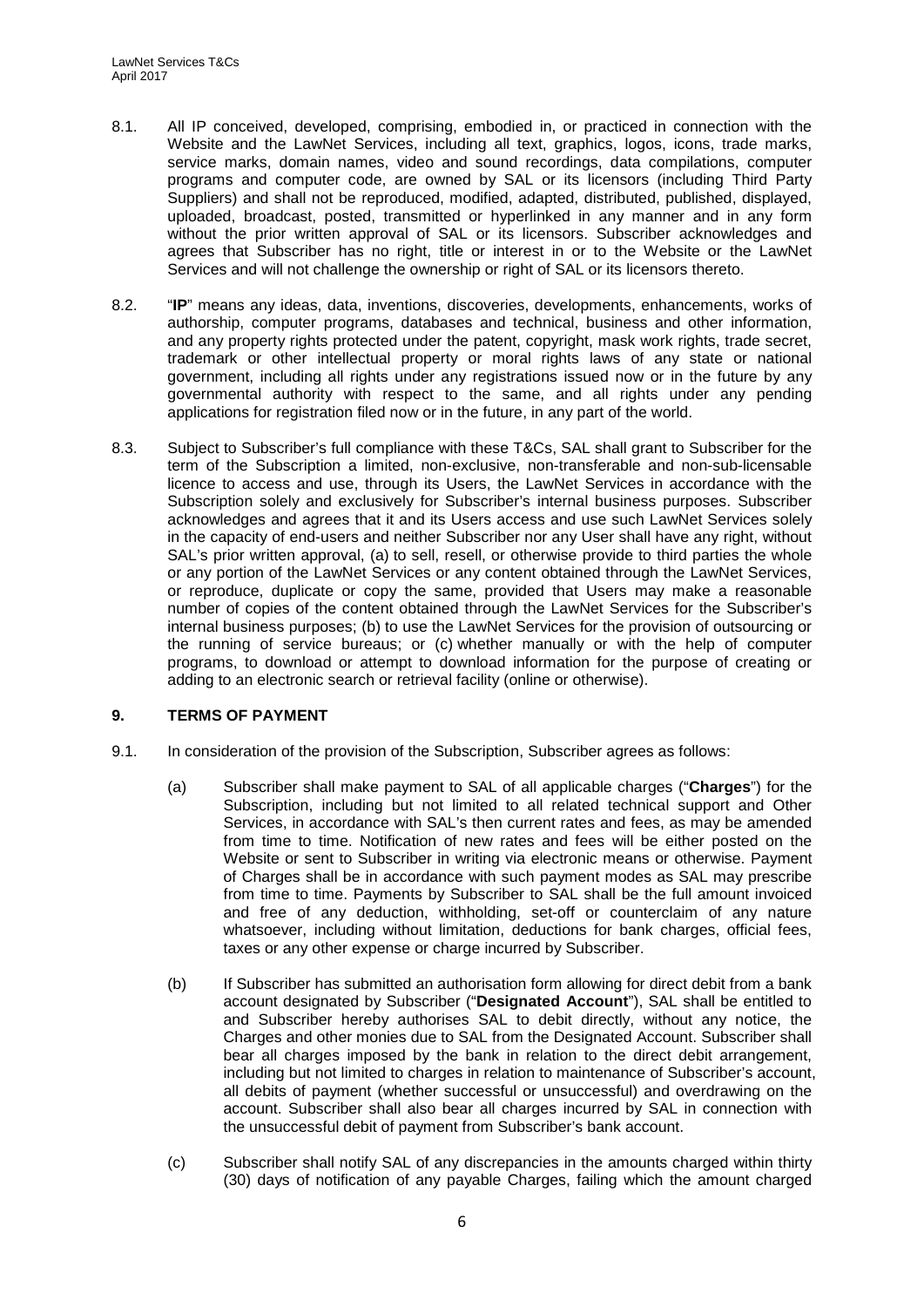shall be deemed correct and Subscriber shall not be entitled to dispute the same or bring any action or proceedings against SAL in respect thereof.

- (d) In the event that the Charges or any part thereof remains unpaid by the payment due date for any reason, SAL shall be entitled to suspend or, in accordance with **Clause [12.4](#page-9-0)**, terminate, the whole or any part of the Subscription. The foregoing shall be without prejudice to SAL's right to impose late payment interest in accordance with **Clause [9.1\(e\)](#page-5-0)**.
- (e) SAL shall be entitled to impose late payment interest on outstanding Charges and other monies due to SAL from the payment due date until the date of SAL's receipt of the outstanding amount. In the event of a failure or delay of Subscriber to make timely payment of Charges for any part of LawNet Services provided by Third Party Suppliers, then in addition to the late payment interest charged by SAL in this Clause, Subscriber shall bear all late payment interest and other charges imposed on SAL or Subscriber by such Third Party Suppliers.
- (f) In the event that SAL is compelled to commence any legal action to recover unpaid Charges and other monies due to SAL, Subscriber agrees that SAL shall be entitled to claim legal costs on a full indemnity basis from Subscriber.
- (g) Where the Charges are computed on the basis of the number of Qualified Persons or User IDs, Subscriber shall accurately declare to SAL the number of Qualified Persons of Subscriber or the number of User IDs associated with the Subscription, at such frequency as may be required or when there is a change in such numbers, and provide to SAL such supporting documentation as SAL may in its discretion require. Any change to the number of Qualified Persons or User IDs on which the Charges are based shall be subject to SAL's prior approval and such change shall take effect from the date of such prior approval by SAL.
- (h) The Charges for Subscriptions obtained from resellers appointed by SAL, and Subscriber's payments of such Charges, shall be subject to the reseller's terms and conditions and not this **Clause [9](#page-5-1)**.

### <span id="page-6-0"></span>**10. DISCLAIMER OF WARRANTIES AND LIMITATION OF LIABILITY**

# *Website and LawNet Services*

- 10.1. THE WEBSITE AND THE LAWNET SERVICES (INCLUDING WITHOUT LIMITATION ALL DATA, INFORMATION, CONTENT OR OTHER MATTER THEREBY MADE AVAILABLE) ARE PROVIDED ON AN "AS IS" AND "AS AVAILABLE" BASIS. TO THE EXTENT PERMITTED BY LAW, SAL DISCLAIMS ALL REPRESENTATIONS, CONDITIONS AND WARRANTIES OF ANY KIND, EXPRESS OR IMPLIED, IN RELATION TO THE WEBSITE AND THE LAWNET SERVICES, INCLUDING WITHOUT LIMITATION ALL IMPLIED CONDITIONS AND WARRANTIES OF SATISFACTORY QUALITY, MERCHANTABILITY, FITNESS FOR A PARTICULAR PURPOSE AND NON-INFRINGEMENT.
- 10.2. SAL does not warrant that the Website and LawNet Services will meet Subscriber's requirements or that the Website and LawNet Services will be accurate, complete, reliable, timely, secure or error-free or perform in an uninterrupted manner or be free from viruses or other harmful code. SAL shall not be liable to Subscriber or any third party in any way whatsoever for any losses, damage, fees, costs or expenses arising out of or in connection with the use of or reliance on the Website or LawNet Services (including without limitation all data, information, content or other matter thereby made available) or any downtime or service outage affecting them.
- 10.3. The data and information made available by the Website and LawNet Services do not purport, and shall not in any way be deemed, to constitute an offer or provision of any legal, professional or expert advice.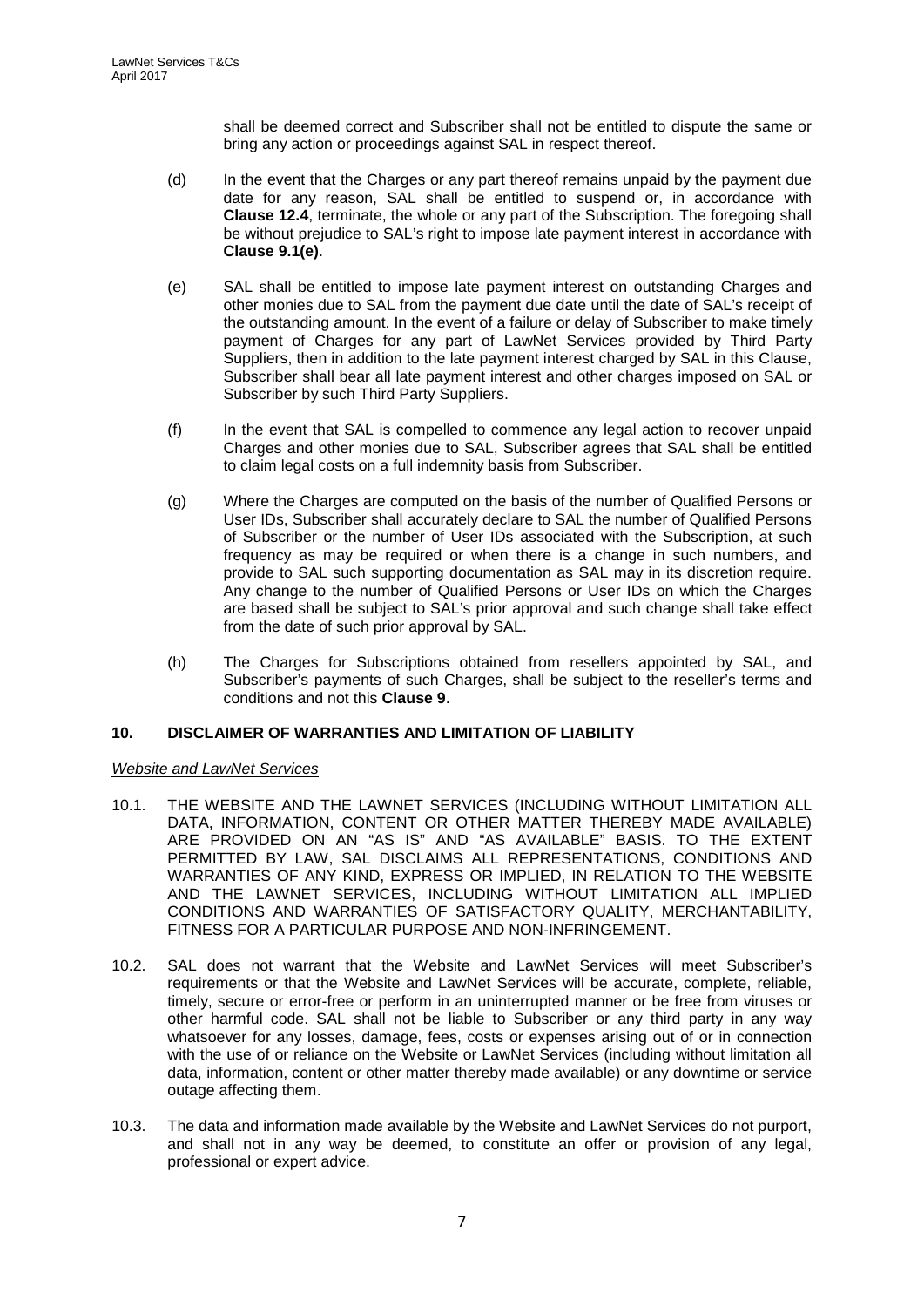#### *Internet communications*

10.4. SAL also does not warrant the security, confidentiality, authenticity or integrity of any communications and data transmissions over the Internet as such risks cannot be eliminated from communications and data transmissions over the Internet. Accordingly, any document or information which is transmitted by Subscriber, whether to SAL or to any other party, is transmitted at Subscriber's own risk.

#### *User IDs*

10.5. As between Subscriber and SAL, it is Subscriber which is responsible for the proper use and confidentiality of all User IDs associated with the Subscription. Subscriber shall ensure that it has at all times full control of and over the use of all such User IDs. SAL shall be entitled to treat all communications, transactions and other activities occurring under or referable to any such User IDs as having occurred on behalf of Subscriber and with Subscriber's knowledge and authority. SAL shall not be liable for any losses, damage, costs, fees or expenses arising out of or in connection with any communication, transaction or activity occurring under or referable to the User IDs or Subscriber's failure to comply with this Clause.

#### *Subscriber's dealings with others*

10.6. SAL shall not be responsible for any dealings whatsoever between Subscriber and (a) any User, (b) any Third Party Supplier or (c) any other Subscriber, whether or not such dealings have been facilitated by SAL.

### *Third Party Suppliers*

- 10.7. SAL shall not be responsible for any Third Party Features, including but not limited to the accuracy, completeness, reliability, availability or security thereof. SAL shall not be liable for any losses, damage, costs, fees or expenses arising out of or in connection with the acts, neglects and omissions of Third Party Suppliers or other third parties, including without limitation third party providers of telecommunication, computer or internet services or for faults in or failures of their apparatus, equipment or systems.
- 10.8. Third Party Features may be modified, terminated or suspended at any time without prior notice and without giving any reason. SAL shall not be liable to Subscriber or any third party in any way whatsoever for any losses, damage, fees, costs or expenses arising out of or in connection with any such modification, terminated or suspension.
- 10.9. Subscriber undertakes that it shall not seek to recover and shall not be entitled to recover from SAL or to be indemnified by SAL against, any direct, indirect or consequential loss, damage, costs, fees or expenses howsoever sustained, incurred or paid by Subscriber to any Third Party Supplier or other third party in relation to any claims, actions or proceedings whatsoever arising out of or in connection with (a) the LawNet Services or any Third Party Features thereof, or (b) the exercise of any rights or performance of any obligations by SAL under these T&Cs. In no event shall Subscriber seek to join SAL as a party, or otherwise make SAL a party, to any such claims, actions or proceedings.

#### *Limitation of liability and bringing of claims*

- 10.10. To the extent permissible by law, SAL shall not be liable to Subscriber or any third party for any losses or damage, whether direct, indirect, incidental, consequential or otherwise, or any costs, fees or expenses, arising out of or in connection with these T&Cs, the Website, the LawNet Services or any User IDs, including without limitation loss of profits, loss of revenue, loss of data, business interruption, loss of goodwill, loss of business opportunity and down time, even if SAL has been advised of the possibility of such loss or damage.
- 10.11. In any event, SAL's entire liability to Subscriber under these T&Cs or otherwise, whether in contract, tort, including negligence, or otherwise, shall be limited to the sum paid by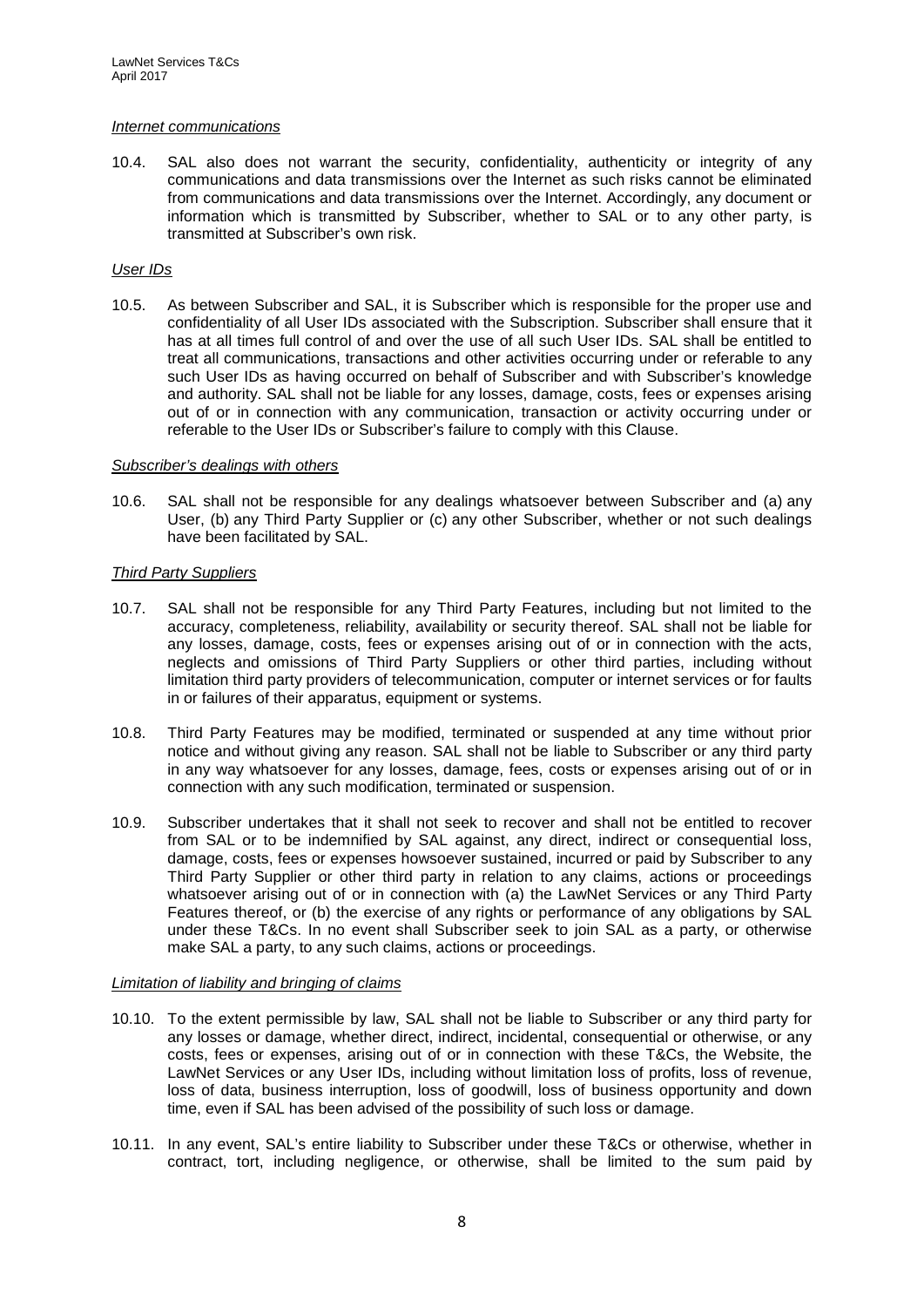Subscriber in the three (3) month period preceding the date of Subscriber's first claim against SAL.

10.12. SAL shall have no liability to Subscriber under these T&Cs unless the Subscriber shall have served notice on SAL within one (1) year from the date that the event giving rise to the cause of action arose.

### <span id="page-8-2"></span>**11. INDEMNITY**

- <span id="page-8-0"></span>11.1. Subscriber shall at all times defend, indemnify and hold harmless SAL and its officers, employees, agents and contractors ("**those indemnified**") from and against any losses, damage, costs, fees, expenses (including reasonable legal costs and expenses) or other liability in respect of any and all claims whatsoever arising out of or in connection with:
	- (a) any failure of a User to abide by the Website Conditions, the relevant terms of these T&Cs regarding the LawNet Services, and any other policies, directives and instructions issued from time to time by SAL in respect of the LawNet Services;
	- (b) any failure of Subscriber to abide by applicable Third Party T&Cs;
	- (c) the exercise of User Content Rights by Subscriber, where applicable;
	- (d) any dealings whatsoever between Subscriber and (1) any User; (2) any Third Party Supplier or (3) any other Subscriber;
	- (e) SAL's collection, use and disclosure of personal data for any purposes set out in **Clause [5.3](#page-3-2)**;
	- (f) the Subscriber's or a User's use of the Website or LawNet Services or the data, information, content or other matter thereby made available; or
	- (g) any data, information, content or other matter provided by Subscriber or Users (including, without limitation, User Content, where applicable).
- 11.2. Subscriber's obligation to defend those indemnified pursuant to **Clause [11.1](#page-8-0)** shall include without limitation the obligation to notify third party claimants in writing that those indemnified are not liable to them and to institute legal proceedings, if necessary, to restrain the third party from bringing such claims against those indemnified.

### **12. TERM AND TERMINATION**

- 12.1. Unless otherwise agreed, the term of each of the LawNet Services comprised in the Subscription shall be as stated on the Website, subject to earlier termination in accordance with these T&Cs.
- 12.2. Either party has the right to terminate the Subscription without cause by giving thirty (30) days' prior written notice to the other party.
- <span id="page-8-1"></span>12.3. Each party has the right to terminate the Subscription forthwith by giving written notice to the other party if:
	- (a) the other party is in breach of these T&Cs and, where the breach is curable, fails to cure the breach within fourteen (14) days of being notified in writing of the breach;
	- (b) any proceedings are commenced for the liquidation, dissolution or bankruptcy of the other party and are not discharged or discontinued within sixty (60) days of their commencement;
	- (c) the other party compounds with any of its creditors or has a receiver appointed in respect of the whole or any part of its assets; or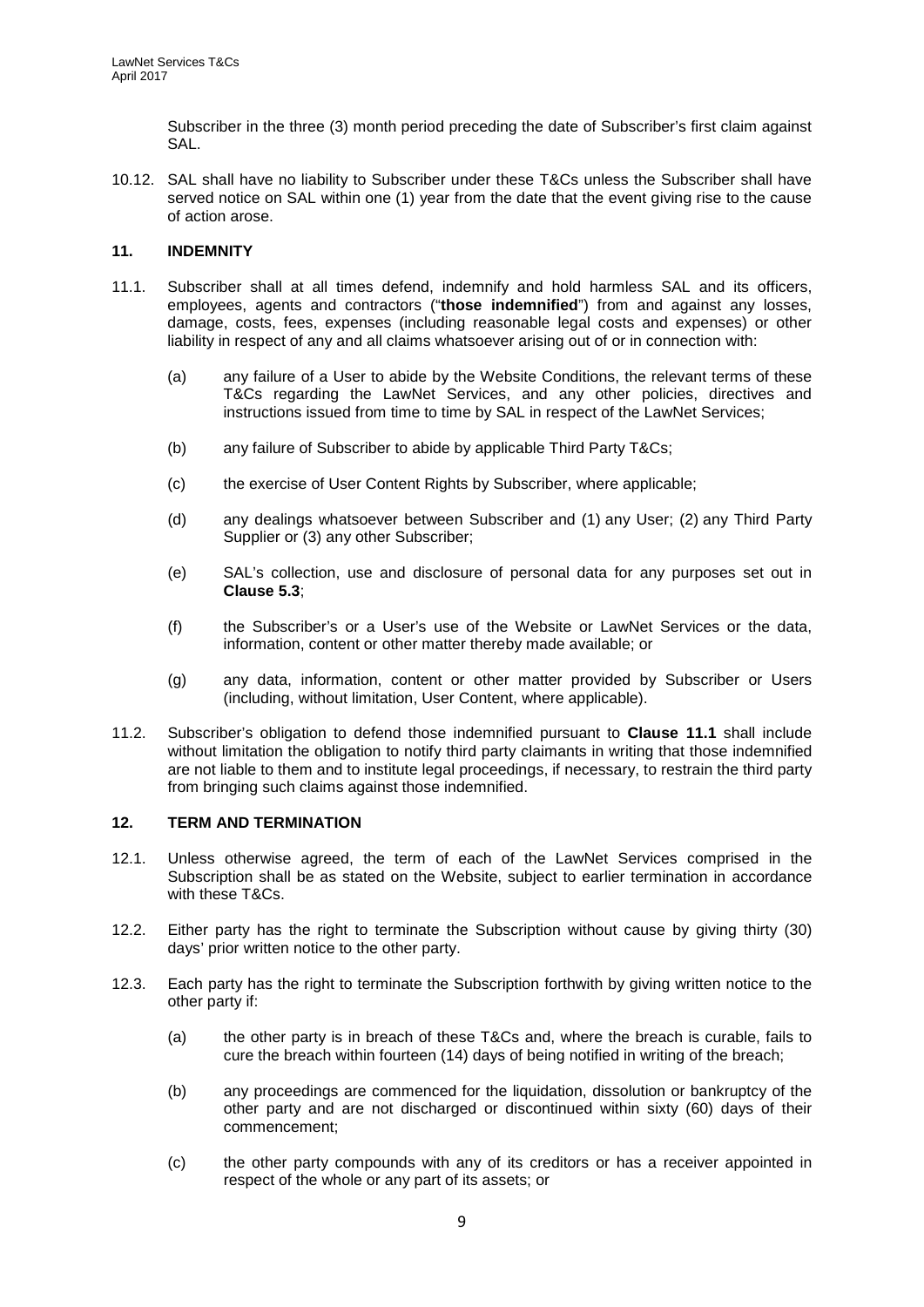- (d) the other party ceases or threatens to cease to carry on business.
- <span id="page-9-0"></span>12.4. SAL has the right to terminate the Subscription forthwith by giving Subscriber written notice if (a) payment of the Charges or any part thereof is not received by SAL by the payment due date; or (b) in SAL's opinion, there are security reasons for doing so.
- <span id="page-9-1"></span>12.5. Where LawNet Premium Services are included in the Subscription, SAL has the right to terminate the Subscription to such LawNet Premium Services forthwith by giving written notice to Subscriber if any grounds of termination set out in **Clauses [12.3\(a\)](#page-8-1)** to **[12.3\(d\)](#page-8-1)** or **Clause [12.4](#page-9-0)** apply or if the relevant Third Party Supplier has terminated such LawNet Premium Services or the provision thereof to the Subscriber or requested or directed SAL to terminate the same. Unless otherwise stated in SAL's notice of termination, the termination of any LawNet Premium Services pursuant to this **Clause [12.5](#page-9-1)** shall not terminate the Subscription to other LawNet Services.
- 12.6. Subscriber acknowledges and agrees that Subscriber may not be entitled to a refund of any Charges upon the modification, termination or suspension of the whole or any part of the Subscription. All refunds (if any) shall be subject to SAL's then current refund policies and procedures, provided always that no refunds are available upon:
	- (a) any termination by Subscriber pursuant to **Clause [12.3\(b\)](#page-8-1)**, **[12.3\(c\)](#page-8-1)** or **[12.3\(d\)](#page-8-1)**; or
	- (b) any termination by SAL pursuant to **Clause [12.3](#page-8-1)** or **[12.4](#page-9-0)**.
- 12.7. The termination or expiry of the Subscription shall be without prejudice to any accrued rights of either party and shall not affect obligations which are expressed not to be affected by termination or expiry.
- 12.8. Any of these T&Cs which require performance or have application after the termination or expiration of the Subscription shall survive the termination or expiration of the Subscription. Without prejudice to the generality of the foregoing, **Clauses [5.3](#page-3-2)**, **[6.4](#page-3-3)**, **[7](#page-3-4)**, **[8.1](#page-5-2)**, **[10](#page-6-0)** and **[11](#page-8-2)** shall survive the termination or expiry of the Subscription.

### **13. FORCE MAJEURE**

13.1. No party shall be liable for any loss, damage or penalty resulting from a delay or failure in the performance of their obligations under these T&Cs (other than failure to make payments when due) if the delay or failure results from events beyond its reasonable control. If any such event exceeds sixty (60) days in duration, either party may terminate the Subscription by giving the other party fourteen (14) days' prior written notice.

### **14. COMMUNICATIONS**

- 14.1. Subscriber shall provide its contact details (e.g. address, telephone number, fax number, email) to SAL and shall promptly update SAL of any changes to such contact details. SAL shall be entitled to communicate with Subscriber using any of the contact details last updated in SAL's records. SAL shall not be liable if Subscriber cannot be contacted at the contact details.
- 14.2. In submitting an Application or becoming a Subscriber, Subscriber consents to receive communications from SAL electronically. SAL may also communicate with Subscriber by posting notices on the Website from time to time. SAL shall endeavour to notify Subscriber of such notices but IT IS SUBSCRIBER'S SOLE RESPONSIBILITY TO CHECK THE WEBSITE FROM TIME TO TIME FOR SUCH NOTICES. Subscriber agrees that all agreements, notices, disclosures and other communications that SAL provides by these means shall satisfy any legal requirement that such communications be in writing.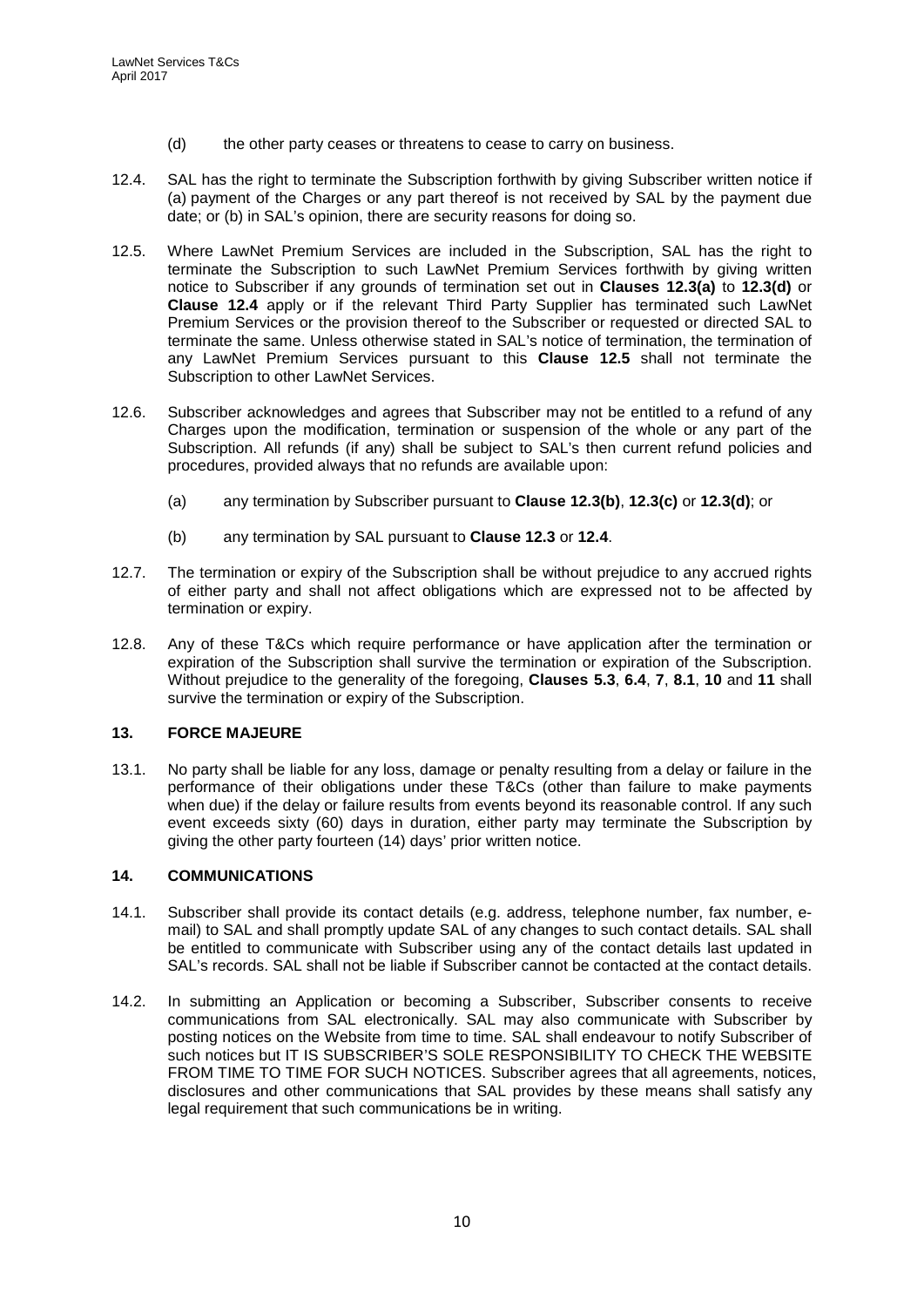### <span id="page-10-1"></span>**15. GOVERNING LAW AND DISPUTE RESOLUTION**

- <span id="page-10-0"></span>15.1. These T&Cs shall be governed by and sent construed in accordance with the laws of Singapore. Any dispute arising out of or in connection with these T&Cs, including any question regarding its existence, validity or termination, shall be settled by mediation in Singapore at the Singapore Mediation Centre (SMC) in accordance with SMC's Mediation Procedure in force for the time being. Unless otherwise agreed by the parties, the Mediator(s) will be appointed by SMC. The mediation will take place in Singapore in the English language and the parties agree to be bound by any settlement agreement reached. If the mediation does not result in a settlement agreement within four (4) weeks of the date of the first request for mediation made by either party, the dispute shall be referred to and finally resolved by arbitration administered by the Singapore International Arbitration Centre ("SIAC") in accordance with the Arbitration Rules of the Singapore International Arbitration Centre ("SIAC Rules") for the time being in force, which rules are deemed to be incorporated by reference to this clause. The seat of the arbitration shall be Singapore. The Tribunal shall consist of one (1) arbitrator. The language of arbitration shall be English. The arbitration agreement contained in this **Clause [15.1](#page-10-0)** shall be governed by the laws of Singapore.
- 15.2. For the avoidance of doubt, it is agreed that nothing in this **Clause [15](#page-10-1)** shall prevent a party from seeking urgent injunctive or equitable relief before any appropriate court.
- 15.3. Subscriber shall not, in any legal proceedings, challenge the admissibility as evidence or the accuracy of any data log or electronic record provided by SAL in whatever form it may be presented.

### 16. **AMENDMENTS TO THESE T&CS**

16.1. SAL reserves the right to amend, supplement and/or replace these T&Cs from time to time upon written notice. Such notice shall be posted on the Website and the applicable amendments, supplements and replacements shall be effective after thirty (30) days have passed from the date of being posted on the Website. BY ACCESSING AND USING THE LAWNET SERVICES OR CONTINUING TO ACCESS AND USE THE LAWNET SERVICES, SUBSCRIBER SHALL BE BOUND BY THE VERSION OF THESE T&Cs IN FORCE AT THE TIME.

#### **17. GENERAL**

- 17.1. These T&Cs constitute the entire agreement between SAL and Subscriber relating to the Subscription and supersede and cancel in all respects all previous communications, agreements and undertakings between the parties, whether written or oral.
- 17.2. These T&Cs shall enure to the benefit of and be binding upon the parties and their respective successors in title and assigns.
- 17.3. Subscriber shall not assign or transfer these T&Cs or its rights or obligations hereunder without SAL's prior written consent. SAL may assign or transfer these T&Cs or its rights or obligations hereunder upon prior notice to Subscriber.
- 17.4. A waiver (whether expressed or implied) by a party of any of these T&Cs or of any breach of or default by the other party in performing any of those provisions shall not constitute a continuing waiver and that waiver shall not prevent the waiving party from subsequently enforcing any of these T&Cs not waived or from acting on any subsequent breach of or default by the other party under any of these T&Cs.
- 17.5. The invalidity, illegality or unenforceability of any of these T&Cs shall not affect the validity, legality and enforceability of the remaining provisions of these T&Cs.
- 17.6. Nothing in these T&Cs shall be deemed to create a joint venture or partnership or any employer-employee or principal-agency relationship of any kind between the parties. Neither